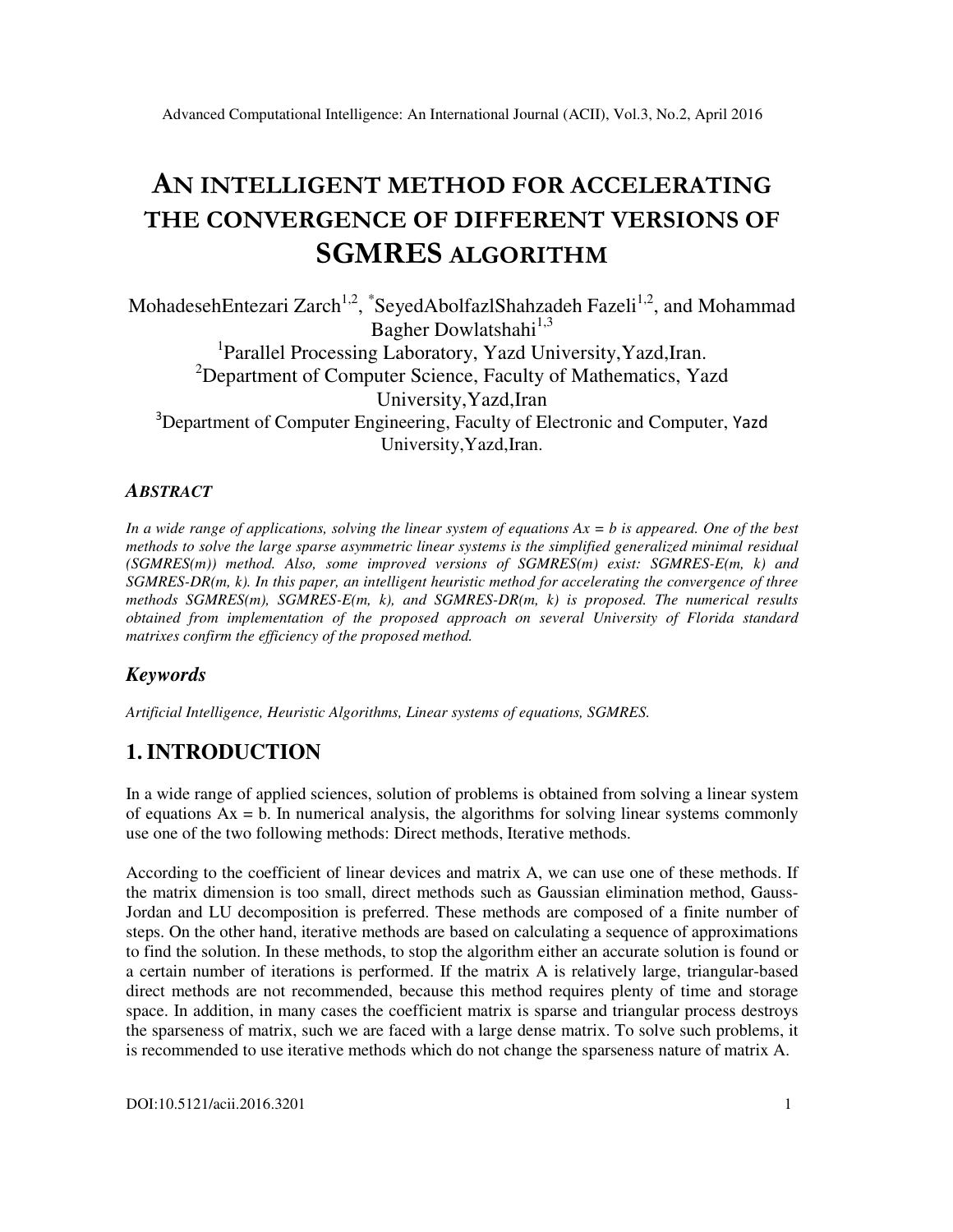One of the main iterative methods, which nowadays has found many applications, is the generalized minimal residual method (GMRES) proposed by Saad and Schultz [1]. Simpler GMRES (SGMRES) method is a new version of GMRES, which was proposed by Walker and Zhou [2] and analyzed by Jiránek et al. [4]. SGMRES(m)) is a restarted version of SGMRES which restarts at the iteration when the Krylov subspace reaches dimension m, then the current solution is used as the new initial guess for the next m iterations.

Despite the good performance of these methods, it seems that we can make changes in their structure to accelerate their convergence. In this study, an intelligent heuristic method to change the update equations of three methods  $SGMRES(m)$ ,  $SGMRES-E(m, k)$ , and  $SGMRES-DR(m, k)$ is proposed. The experimental results on several University of Florida standard matrixes confirm the efficiency of the proposed method.

### **2. THE SGMRES AND ITS VARIANTS**

The generalized minimal residual (GMRES) method developed by Saad and Schultz [1] is one of the most popular iterative methods for solving the large sparse nonsymmetrical system of linear equations Ax=b, in which A $\in$ R<sup>n×n</sup>is nonsingular, b $\in$ R<sup>n</sup> is a right-hand side vector, and x $\in$ R<sup>n</sup> is the sought-after solution. Let  $x_0 \in \mathbb{R}^n$  be the initial guess, and  $r_0 = b - Ax_0$  the initial residual vector. At the m<sup>th</sup> iteration step, GMRES finds the approximate solution  $x_{\text{min}}$  the affine subspace  $x_0 + K_{\text{min}}(A,$  $r_0$ ), such that  $x_m$  minimizes the Euclidean norm of the residual, i.e.:

$$
||r_m|| = ||b - Ax_m|| = ||b - A(x_0 + z_m)||
$$
  
= 
$$
\min_{z \in K_m(A, r_0)} ||b - A(x_0 + z)|| = \min_{z \in K_m(A, r_0)} ||r_0 - Az||
$$
 (1)

Note that  $K_m(A, r_0) = span\{r_0, Ar_0, ..., A^{m-1}r_0\}$  is the  $m^{\text{th}}$ Krylov subspace constructed by the matrix *A* and the initial residual vector  $r_0$ . It is obvious that (1) is corresponding to the orthogonality condition, i.e.:

$$
r_m \perp AK_m(A,r_0) \tag{2}
$$

where the orthogonality relation is established upon the Euclidean inner product. The traditional implementation of GMRES is inspired from the Arnoldi process [3]. Application of *m* steps of the Arnoldi process to the matrix *A* with the nonzero residual vector  $r_0$  yields the Arnoldi factorization

$$
AV_m = V_{m+1}\widehat{H}_m
$$

where the columns of the matrix  $V_m$  form the orthonormal basis of the Krylov subspace  $K_m(A, r0)$ and  $\widehat{H}_m \in \mathbb{R}^{(m+1)\times m}$  is an upper Hessenberg matrix. We can reformulate the least-squares problem as the reduced minimization problem

$$
||b - Ax_m|| = ||b - A(x_0 + V_m y_m)|| = \min_{y \in R^m} ||\beta e_1 - \widehat{H}_m y||
$$

where  $\beta = ||r_0||$  and  $e_1$  is the first column of an identity matrix of order  $m + 1$ . The QR factorization of  $\hat{H}_m$  with Givens rotations can be used to solve the reduced minimization problem.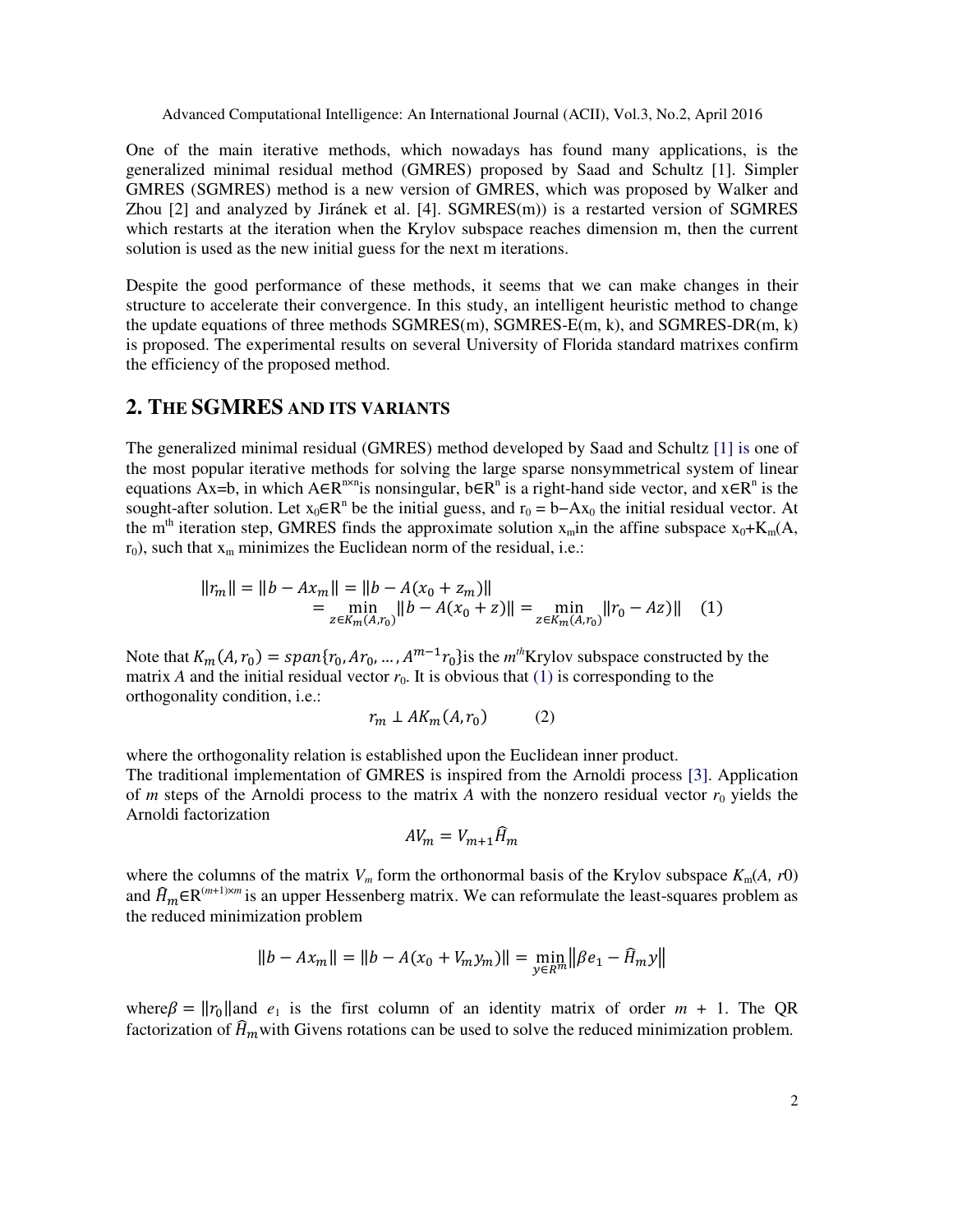Simpler GMRES (SGMRES) method is a new version of GMRES, which was proposed by Walker and Zhou [2] and analyzed by Jiránek et al. [4]. In their method, instead of building an orthonormal basis of  $K_m(A, r_0)$ , an orthonormal basis  $V_m$  of  $AK_m(A, r_0)$  is established and then carries out the orthogonality relation (2). In a specific manner, suppose  $Z_m = [z_1, z_2, \ldots, z_m]$  be a basis of  $K_m(A, r_0)$ . Then, the QR factorization of  $AZ_m$ can be used to acquire the orthonormal basis  $V_m$ of $AK_m(A, r_0)$ , i.e.

$$
AZ_m = V_m R_m
$$

where  $V_m=[v_1, v_2, \ldots, v_m]$  has orthonormal columns and  $R_m$  is an m $\times$ m upper triangular and nonsingular matrix. By accomplishing the orthogonality relation (2), we can compute the  $m<sup>th</sup>$ residual vector  $r_m$  recursively as

$$
r_{m} = r_{0} - V_{m}(V_{m}^{T}r_{0}) = r_{m-1} - \alpha_{m}v_{m} \quad m \ge 1
$$

where  $\alpha_m = v_{m}^T r_0$ . The corresponding approximate solution is

$$
x_m = x_0 + Z_m t_m
$$

where  $t_m$  is the solution of the upper triangular system

$$
\mathbf{R}_{\mathbf{m}}\mathbf{t}_{\mathbf{m}} = [\alpha_1, \alpha_2, \dots, \alpha_{\mathbf{m}}]^{\mathrm{T}}.
$$

By lapse of iterations, the amount of required computational time and space for GMRES or simpler GMRES increases meaningfully; and this subject makes GMRES and simpler GMRES impractical. In order to overcome this shortcoming, the restarted version of these algorithms is proposed. In restarted GMRES (GMRES(m)) or restarted simpler GMRES (SGMRES(m)), GMRES or SGMRES is restarted at the moment that the Krylov subspace reaches dimension *m*, then the current solution is used as the new initial guess for the next *m* iterations. Some details of SGMRES(m) is presented in Algorithm 1[13].

#### **Algorithm 1** (SGMRES(m)).

**Input:** A : the coefficient matrix; b : the right-hand side;  $x_0$  : an initial approximation; m : the maximal dimension of the Krylov subspace; ε : a tolerance.

**Output:** An approximate solution x.

1. Compute  $r_0 = b - Ax_0$ ,  $z_1 = r_0/||r_0||$ ,  $\hat{z}_1 = Az_1$ ,  $r_{11} = ||\hat{z}_1||$ ,  $v_1 = \hat{z}_1/r_{11}$ 

2. Compute 
$$
\alpha_1 = v_1^T r_0
$$
,  $r_1 = r_0 - \alpha_1 v_1$   
\n3. For  $j = 2, 3, ..., m$   
\n3.1.  $z_j = v_{j-1}$   
\n3.2.  $\hat{z}_j = Az_j$   
\n3.3. For  $i = 1, 2, ..., j - 1$   
\n
$$
r_{ij} = v_i^T \hat{z}_j
$$
\n
$$
\hat{z}_j = \hat{z}_j - r_{ij} v_i
$$
\nEnd For  
\n3.4.  $r_{ij} = ||\hat{z}_j||$ ,  $v_j = \hat{z}_j / r_{jj}$ ,  $\alpha_j = v_j^T r_{j-1}$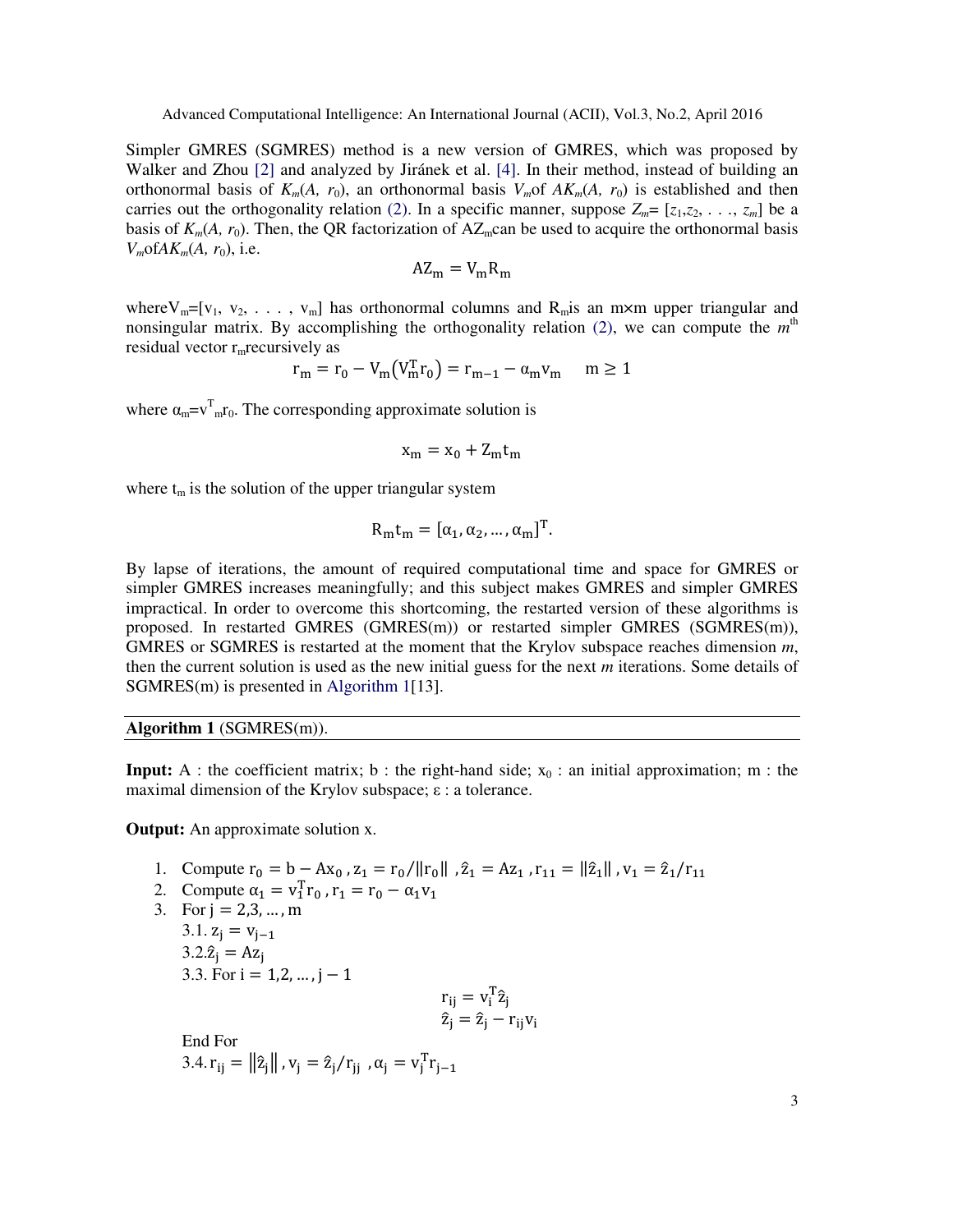3.5.  $r_i = r_{i-1} - \alpha_i v_i$ 3.6. If  $||r_i|| < \varepsilon$  then solve the linear triangular system

 $R_j t = \alpha$ 

with  $\alpha = [\alpha_1, \alpha_2, ..., \alpha_j]^T$  and form the approximate solution $x_m = x_0 + Z_m t$  and stop 4. Solve the linear triangular system

 $R_j t = \alpha$ With  $\alpha = [\alpha_1, \alpha_2, ..., \alpha_j]^T$  and form the approximate solution  $x_m = x_0 + Z_m t$ 5. Set  $x_0 = x_m$  and go to Step 1.

This implementation of SGMRES(*m*) was proposed by Walker and Zhou [2]. In their implementation, they used  $Z_m = [r_0/||r_0||]$ ,  $V_{m-1}$ . Note that different restarted simpler GMRES, called the residual-based restarted simpler GMRES (RB-SGMRES(*m*)), is proposed in [4]. RB-SGMRES(*m*) uses

$$
\mathbf{Z_m} = [\mathbf{r}_0/\|\mathbf{r}_0\|, \mathbf{r}_1/\|\mathbf{r}_1\|, \ldots, \mathbf{r}_{m-1}/\|\mathbf{r}_{m-1}\|]
$$

and is equivalent to SGMRES(*m*). The implementation of RB-SGMRES(*m*) is closely similar to that of SGMRES(*m*) except that  $z_i = r_{i-1}/||r_{i-1}||$  in Step 3.1 in Algorithm 1. In [4], it has been shown that  $SGMRES(m)$  is essentially unstable, but  $RB-SGMRES(m)$  is conditionally stable provided that we have some reasonable residual decrease.

In general, because the Krylov subspace dimension is restricted at each cycle for the restarted methods, often, the convergence for the matrix with *A*having small eigenvalues slows down. The main reason of this is that the Krylov subspace used at each cycle does not include good approximations to the eigenvectors corresponding to small eigenvalues. To accelerate the convergence of restarted GMRES, it is proposed to compute the approximate eigenvectors corresponding to small eigenvalues in modulus at each restart, and then augment the Krylov subspace by these approximate eigenvectors to improve the convergence of restarted GMRES. This kind of methods includes GMRES-E [5], GMRES-IR [6], and GMRES-DR [7]. These methods are equivalent at the end of each cycle. Although, GMRES-IR needs less matrix-vector products than GMRES-E at each cycle, it is slightly more complicated to implement. Moreover, GMRES-IR suffers from stability problems because it uses the implicitly restarted Arnoldi process [8], which may suffer from stability when a shift used in the implicitly restarted Arnoldi process is close to a true eigenvalue of the problem. GMRES-DR which is a good improvement of GMRES-IR has the efficiency of GMRES-IR, but is simpler to use and does not have the numerical stability problems [7].

Boojhawon and Bhuruth[9] by using augmentation technique applied the idea in GMRES-E to SGMRES, and proposed the simpler GMRES method augmented with approximate eigenvectors (SGMRES-E). The main advantage of SGMRES-E over GMRES-E is SGMRES-E requires a less computational time than GMRES-E.

Ref [13] improves the SGMRES-E by following the idea behind GMRES-DR and proposed the simpler GMRES method with deflated restarting (SGMRES-DR). SGMRES-DR includes the harmonic Ritz vectors corresponding to the smallest eigenvalues of the coefficient matrix A at the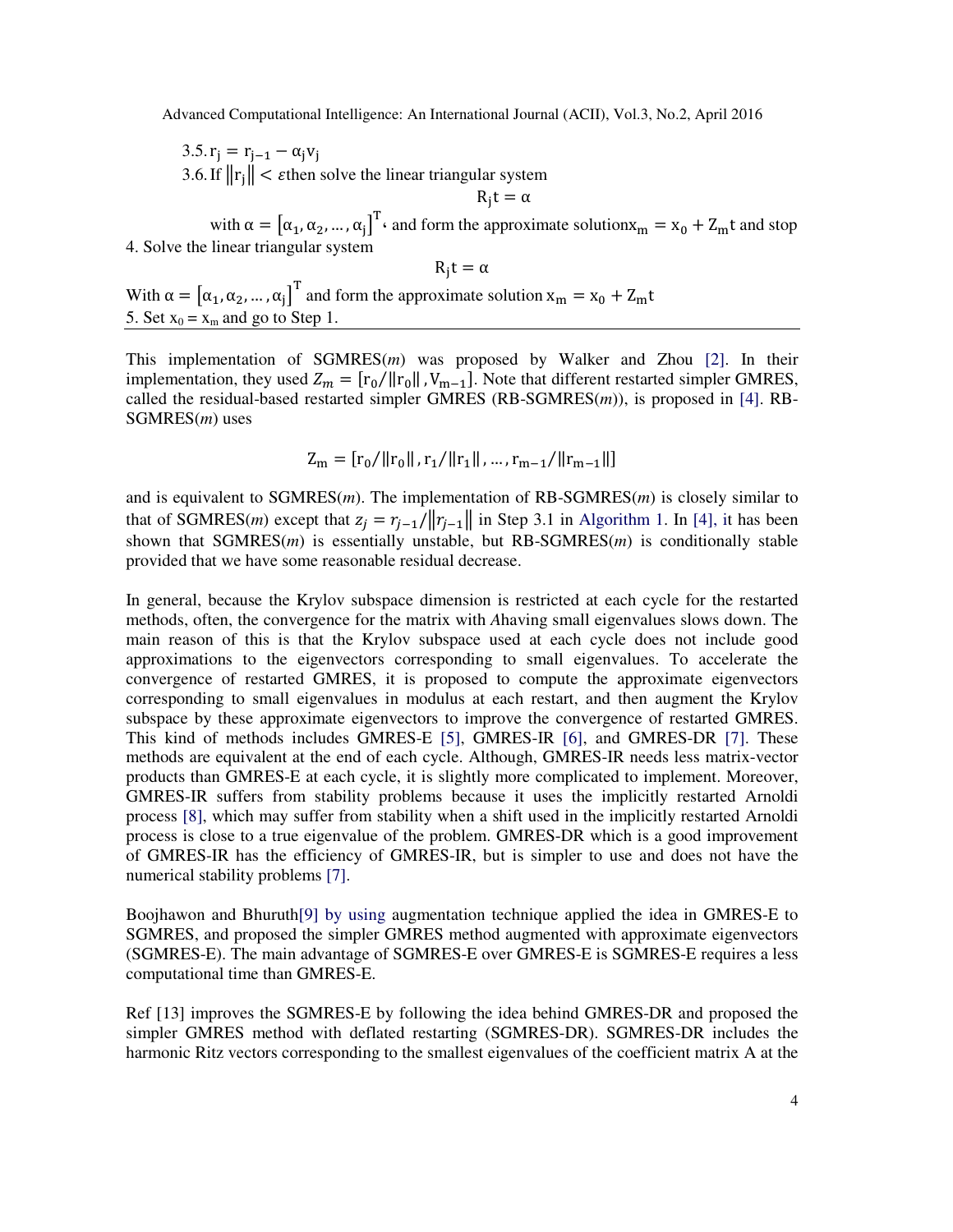beginning of each cycle. SGMRES-DR requires less matrix-vector products than SGMRES-E, and thus is more efficient.

#### **2.1 SGMRES with deflated restarting**

Suppose W  $\subset R_n$ be a subspace with dimension m, the columns of  $Z_m = [z_1, z_2, \ldots, z_m]$  be a basis of W,  $x_0 \in R_n$  be the initial guess, and  $r_0 = b - Ax_0$  the initial residual vector. The purpose is to find the approximate solution  $x<sub>m</sub>$  in the affine subspace  $x<sub>0</sub>+W$  by imposing the minimization of the residual norm. It is equivalent to finding  $x_m$  such that

$$
r_m \perp AW \qquad (3)
$$

wherer<sub>m</sub>= b–Ax<sub>m</sub>, and x<sub>m</sub>= x<sub>0</sub> + Z<sub>m</sub>y<sub>m</sub>for some y<sub>m</sub>∈R<sub>m.</sub>

By applying the QR decomposition of  $AZ_m$  we have:

$$
AZ_{m} = V_{m}R_{m}(4)
$$

and applying the orthogonality relation  $(3)$ , the expression of the m<sup>th</sup> residual vector is obtained:

$$
r_m = r_0 - V_m V_m^T r_0 = r_{m-1} - v_m (v_m^T r_0)
$$

The harmonic Ritz vectors corresponding to the smallest eigenvalues of A is used in SGMRES-DR because they are better approximate eigenvectors for eigenvalues with small modulus [10]. Note that the term "the smallest eigenvalues" means the smallest eigenvalues in modulus. The harmonic Ritz vector  $u = Z_m y$  satisfies the following orthogonality condition

| which is equivalent to<br>i.e., | $(Au - \lambda u) \perp AZ_m$                             |     |  |
|---------------------------------|-----------------------------------------------------------|-----|--|
|                                 | $V_{\rm m}^{\rm T}(AZ_{\rm m}y - \lambda Z_{\rm m}y) = 0$ |     |  |
|                                 | $R_m y = \lambda V_m^T Z_m y$                             | (5) |  |

Suppose  $y_1, y_2, \ldots, y_k$ are k eigenvectors corresponding to k smallest eigenvalues of the reduced generalized eigenvalue problem (5).

In the SGMRES-E, proposed by Boojhawon and Bhuruth in [9], approximate eigenvectors used to augment the Krylov subspaces are harmonic Ritz vectors $\hat{x}_j = Z_m y_j$ ,  $j = 1, 2, ..., k$ . The implementation of SGMRES-E is outlined in Algorithm 2[13].

**Algorithm 2**(SGMRES-E(m, k)).

**Input:**A : the coefficient matrix;  $b$  : the right-hand side;  $x_0$  : an initial approximation; m : the maximal dimension of the Krylov subspace; k : the number of harmonic Ritz vectors;  $\varepsilon$  : a tolerance.

**Output:**An approximate solution x.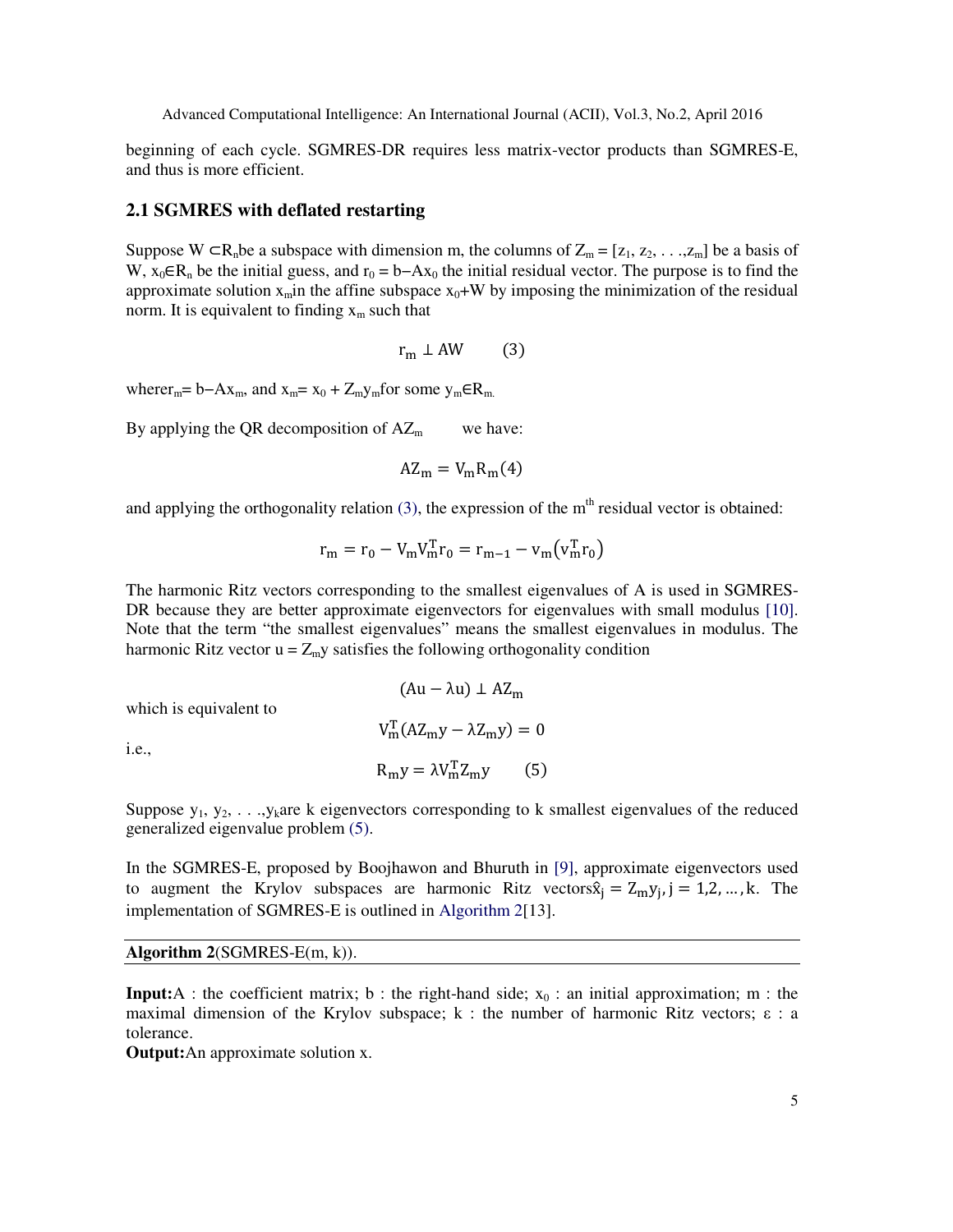- 1. Apply one cycle of SGMRES(m) to generate  $Z_m$ ,  $V_m$ ,  $R_m$ ,  $x_m$ , and  $r_m$ .
- 2. Compute the eigenvalues and eigenvectors of the generalized eigenvalue problem (6) by the QZ algorithm [11]. Let  $y_1, y_2, \ldots, y_k$  be k eigenvectors corresponding to k smallest eigenvalues of (6).
- 3. Form k harmonic Ritz vectors  $\hat{x}_j = Z_m y_j$ ,  $j = 1,2,...,k$

4. Set 
$$
x0 = x_m
$$
, and compute  $r_0 = r_m$ ,  $z_1 = r_0 / ||r_0||$ ,  $\hat{z}_1 = Az_1$ ,  $r_{11} = ||\hat{z}_1||$ ,  $v_1 = \hat{z}_1 / r_{11}$ 

5. Compute  $\alpha_1 = v_1^T r_0$ ,  $r_1 = r_0 - \alpha_1 v_1$ 

6. For 
$$
j = 2,3, ..., m
$$
  
\n6.1. If  $j \le m -$  kthen  $z_j = v_{j-1} \text{else } z_j = \hat{x}_{j-m+k}$   
\n6.2.  $\hat{z}_j = Az_j$   
\n6.3. For  $i = 1,2, ..., j - 1$   
\n $r_{ij} = v_i^T \hat{z}_j \hat{z}_j = \hat{z}_j - r_{ij} v_i$   
\nEnd For  
\n6.4.  $r_{jj} = ||\hat{z}_j||$ ,  $v_j = \hat{z}_j / r_{jj}$ ,  $\alpha_j = v_j^T r_{j-1}$   
\n6.5.  $r_j = r_{j-1} - \alpha_j v_j$   
\n6.6. If  $||r_j|| < \varepsilon$  then solve the linear triangular system  
\n $R_j t = \alpha$   
\nwith  $\alpha = [0, ..., 0, \alpha_{k+1}, ..., \alpha_j]^T$ , and form the approximate solution  $x = x_0 + Z_j t$ ,  
\nstop.

7. Solve the linear triangular system $R_m t = \alpha$  with  $\alpha = [\alpha_1, \alpha_2, ..., \alpha_j]^T$  and form the approximate solution  $x_m = x_0 + Z_m t$ . Go to Step 2.

SupposeY<sub>k</sub> = [y<sub>1</sub>, y<sub>2</sub>, ..., y<sub>k</sub>] and let P<sub>k</sub>L<sub>k</sub> = Y<sub>k</sub>be the QR decomposition of Y<sub>k</sub>. Multiplying (4) by  $P_k$ from the right yields

$$
AZ_mP_k = V_mR_mP_k
$$

Let  $Q_k R_k^{new} = R_m P_k$  be the QR decomposition of  $R_m P_k$ . From the above equality, we obtain

$$
AZ_mP_k = V_mQ_kR_k^{new}
$$

Define

So, we have

$$
Z_k^{new} = Z_m P_k \ , \qquad V_k^{new} = V_m Q_k
$$

$$
A Z_k^{new} = V_k^{new} R_k^{new}
$$

where  $Z_k^{new}, V_k^{new} \in R^{n \times k}$ , and  $V_k^{new}$  has orthonormal columns,  $R_k^{new} \in R^{k \times k}$  is an upper triangular matrix. This is aQR decomposition with k new vectors.We now restart the GMRES method. Note that

$$
x_0^{\text{new}} = x_{\text{m}}, \ r_0^{\text{new}} = r_{\text{m}} = r_0 - V_{\text{m}} V_{\text{m}}^{\text{T}} r_0
$$

Therefore, the  $k^{\text{th}}$  residual vector at the new cycle is

$$
r_k^{new} = r_0^{new} - V_k^{new} \big( (V_k^{new})^T r_0^{new} \big)
$$

Since

$$
(V_k^{\text{new}})^{\text{T}} r_0^{\text{new}} = Q_k^{\text{T}} V_m^{\text{T}} r_m = Q_k^{\text{T}} V_m^{\text{T}} (r_0 - V_m V_m^{\text{T}} r_0) = 0
$$

6

and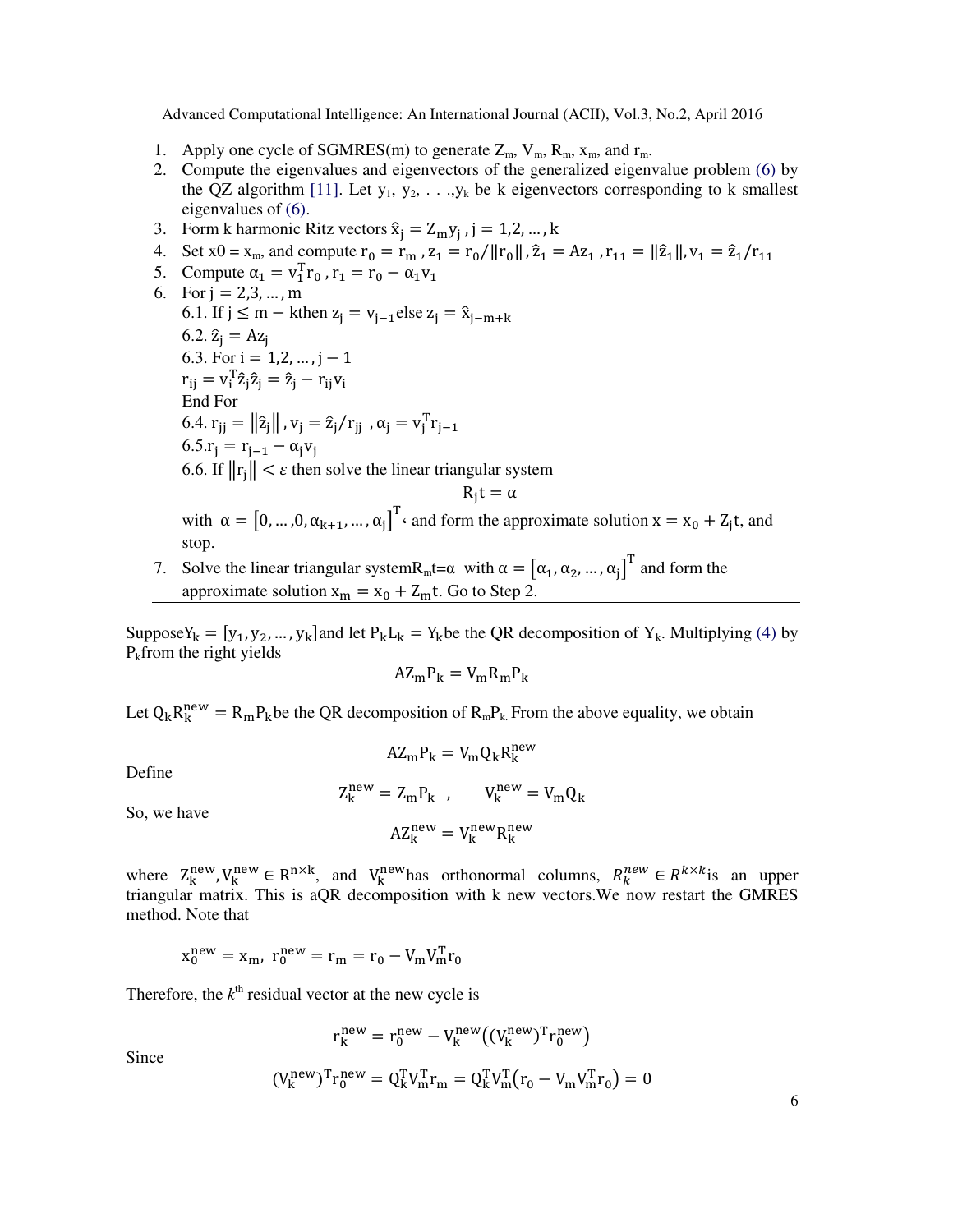we obtain

$$
r_k^{new} = r_0^{new}
$$

to extend the new QR factorization of order *k* (7) to obtain a QR factorization of order *m*, i.e., a QR factorization with *m* vectors.

In SGMRES-DR, we have

$$
z_{j+1}^{new}.j = k, k+1, ..., m - 1 as z_{j+1}^{new} = v_j^{new}
$$

Then, the expansion of (7) to a QR factorization of order m can be done as follows: the vector  $Az_{k+1}^{new} = Av_k^{\text{new}}$  is orthogonalized against  $V_k^{\text{new}}$  and normalized to give  $v_{k+1}^{\text{new}}$ , after which  $R_{k+1}^{\text{new}}$  is formed from  $R_k^{new}$ . With  $z_{j+1}^{new} = v_j^{new}$ ,  $j = k, k + 1, ..., m - 1$ , the process is iterated until a QR factorization of order m is obtained. The implementation of SGMRES-DR is outlined in Algorithm 3[13].

#### **Algorithm 3** (SGMRES-DR(m, k)).

**Input:** A : the coefficient matrix; b : the right-hand side;  $x_0$  : an initial approximation; m : the maximal dimension of the Krylov subspace; k : the number of harmonic Ritz vectors;  $\varepsilon$  : a tolerance.

**Output:** An approximate solution x.

- 1. Apply one cycle of SGMRES(m) to generate  $Z_m$ ,  $V_m$ ,  $R_m$ ,  $x_m$ , and  $r_m$ .
- 2. Compute the eigenvalues and eigenvectors of the generalized eigenvalue problem (6) by the QZ algorithm [11]. Set  $Y_k = [y_1, y_2, ..., y_k]$ , where  $y_1, y_2, ..., y_k$  are k eigenvectors corresponding to k smallest eigenvalues of (6).
- 3. Compute the QR decomposition of  $Y_k: P_k L_k = Y_k$  and the QR decomposition of  $R_m P_k$ :  $Q_k R_k^{new} = R_m P_k$ .
- 4. Set  $Z_k^{\text{new}} = Z_m P_k$  and  $V_k^{\text{new}} = V_m Q_k$ .

5. Let 
$$
Z_k = Z_k^{\text{new}}, V_k = V_k^{\text{new}}, R_k = R_k^{\text{new}}, x_0 = x_m, r_0 = r_m, r_k = r_0
$$

6. For  $j = k + 1, k + 2, ..., m$ 6.1.  $z_j = v_{j-1}$  $6.2.\hat{z}_i = Az_i$ 6.3. For  $i = 1, 2, ..., j - 1$  $r_{ij} = v_i^{\mathrm{T}} \hat{z}_j \hat{z}_j = \hat{z}_j - r_{ij} v_i$ End For 6.4. $r_{jj} = ||\hat{z}_j||$  ,  $v_j = \hat{z}_j/r_{jj}$  ,  $\alpha_j = v_j^T r_{j-1}$ 6.5.  $r_j = r_{j-1} - \alpha_j v_j$ 6.6. If  $\|\mathbf{r}_i\| < \varepsilon$ , then solve the linear triangular system  $R_j t = \alpha$ 

With  $\alpha = [0, ..., 0, \alpha_{k+1}, ..., \alpha_m]^T$ , and form the approximate solution  $x_m = x_0 + Z_m t$ . Go to Step 2.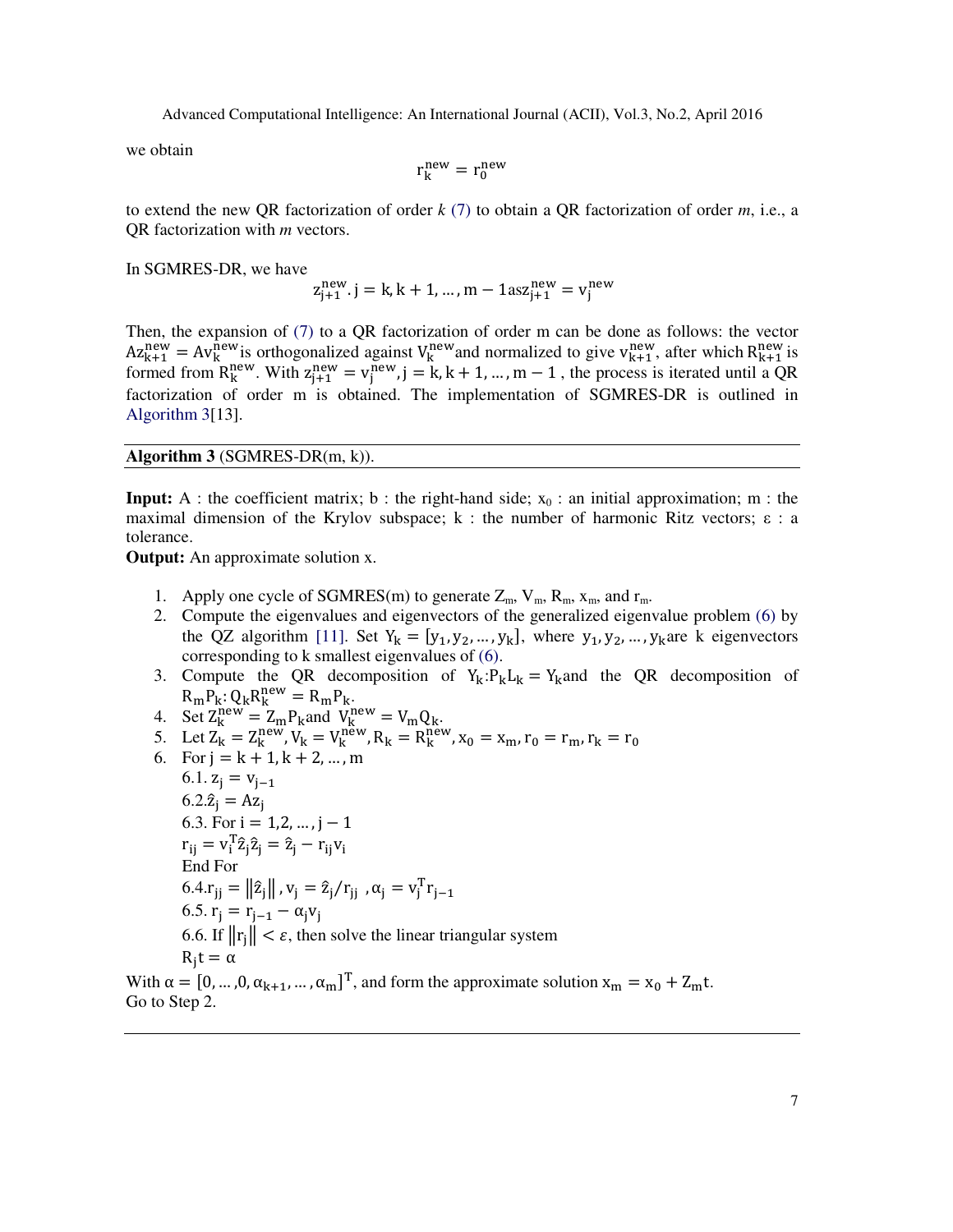If the eigenvector y<sub>i</sub>at Step 2 in Algorithm 3 is complex, the matrix  $Y_k$ should include both the real and imaginary parts of y<sup>i</sup> . In this situation, we may have to tune k eigenvectors at a restart.

After running one cycle of SGMRES(m), we reach to  $Z_m = [r_0/||r_0||, V_{m-1}]$ . Based on [12], the matrix  $V_m^T Z_m$  in the generalized eigenvalue problem (5) can be formulated as

$$
V_m^T Z_m = \begin{bmatrix} v_1^T \\ v_2^T \\ \vdots \\ v_m^T \end{bmatrix} [r_0/\|r_0\| \quad V_{m-1}] = \begin{bmatrix} \frac{v_1^T r_0}{\|r_0\|} & 1 & & & \\ \frac{v_2^T r_0}{\|r_0\|} & 0 & 1 & & \\ \vdots & & 0 & \ddots & \\ \frac{v_m^T r_0}{\|r_0\|} & & & \ddots & 1 \\ \frac{v_m^T r_0}{\|r_0\|} & & & & \ddots & 1 \\ \end{bmatrix} = \begin{bmatrix} \frac{v_1^T r_0}{\|r_0\|} & 1 & & & \\ \frac{v_2^T r_1}{\|r_0\|} & 0 & 1 & & \\ \vdots & & 0 & \ddots & \\ \frac{v_m^T r_{m-1}}{\|r_0\|} & & & & \ddots & 1 \\ \frac{v_m^T r_{m-1}}{\|r_0\|} & & & & & \ddots & 1 \\ \end{bmatrix}
$$

Here, the next identity: for all  $j > i$ ,  $v_j^T r_i = v_j^T r_{j-1}$ , has been used. Becausev $v_j^T r_{j-1}$ ,  $j = 1, 2, ...$  m, has been generated in applying one cycle of SGMRES (m), the matrix  $V_m^T Z_m$  without additional inner products of vectors can be formed with order n.

For other cycles, we have  $Z_m = [z_1, ..., z_k, v_k, ..., v_{m-1}]$ 

So, 
$$
V_m^T Z_m = \begin{bmatrix} v_1^T \\ \vdots \\ v_k^T \\ v_1^T \\ \vdots \\ v_m^T \end{bmatrix} [z_1, ..., z_k, v_k, ..., v_{m-1}] = \begin{bmatrix} v_1^T z_1 & \cdots & v_1^T z_k \\ \vdots & \vdots & \vdots \\ v_k^T z_1 & \vdots & v_k^T z_k & 1 \\ v_{k+1}^T z_1 & \vdots & v_{k+1}^T z_k & 0 & 1 \\ v_{k+2}^T z_1 & \vdots & v_{k+2}^T z_k & 0 & \ddots \\ \vdots & \vdots & \vdots & \vdots & \ddots & 1 \\ v_m^T z_1 & \cdots & v_m^T z_k & & & 0 \end{bmatrix}
$$

Thus, km additional inner products of vectors with order n to form  $V_m^T Z_m$  is required.

# **3. THE PROPOSED METHOD**

As mentioned in the previous section, methods for solving linear system  $Ax = b$  start with an initial vector x, and iteratively try to change the values of these vectors in order to reduce the estimation error. In this methods, unfortunately, the process of calculating the amount of change of the vector x is a time consuming process. Therefore, in this paper, we will use an intelligent heuristic method to quickly predict the amount of change of the vector x in each iteration. The proposed heuristic is as follows: "The value of each dimension d of vector x which in c previous iterations of the algorithm steadily decreases (increases) is likely to decrease (increase) further in the next iteration." So, without much calculation, we can perform intelligent changes in the direction of each dimension of vector x. By this assumption, in practice dramatic convergence will be reached.

By changing the step 6 of algorithm 1, the Improved SGMRES(m) (ISGMRES(m)) is obtained. The implementation of ISGMRES(m) is outlined in Algorithm 4.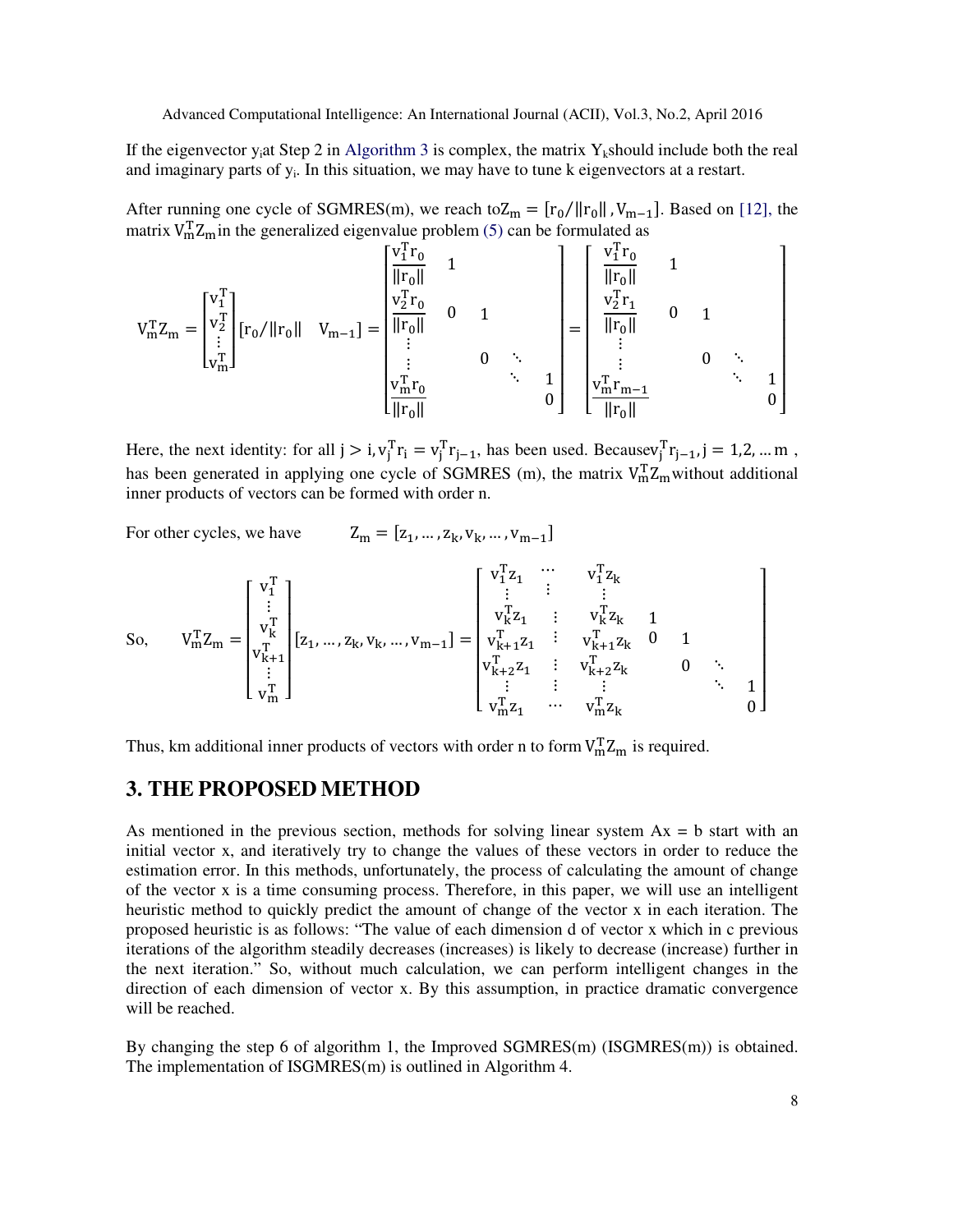| <b>Algorithm 4:</b> The template of ISGMRES(m) |  |
|------------------------------------------------|--|
|------------------------------------------------|--|

- 1. Step 1 to step 5 of algorithm 1.
- 2. Decrease (increase) the value of each dimension d of vector x which in c previous iterations of the algorithm steadily decrease (increase), by  $\beta * x'(d)$ , where  $\beta$ is a real number that is called the update rate and  $x'(d)$  is the amount of change in the value of vector xin dimension d in the before iteration.
- 3. Goto step 1.

By changing the step 8 of algorithm 2, the Improved SGMRES- $E(m,k)$  (ISGMRES- $E(m,k)$ ) can be obtained. The implementation of ISGMRES-E(m,k) is outlined in Algorithm 5.

- **Algorithm 5:** The template of ISGMRES-E(m,k)
	- 1. Step 1 to step 7 of algorithm 2.
	- 2. Decrease (increase) the value of each dimension d of vector x which in c previous iterations of the algorithm steadily decrease (increase), by  $\beta * x'(d)$ , where  $\beta$ is a real number that is called the update rate and  $x'(d)$  is the amount of change in the value of vector xin dimension d in the before iteration.
	- 3. Goto step 1.

By changing the step 8 of algorithm 3, the Improved SGMRES-DR(m,k) (ISGMRES-DR(m,k)) is obtained. The implementation of ISGMRES-DR(m,k) is outlined in Algorithm 6.

**Algorithm 6:** The template of ISGMRES-E(m,k)

- 1. Step 1 to step 7 of algorithm 3.
- 2. Decrease (increase) the value of each dimension d of vector x which in c previous iterations of the algorithm steadily decrease (increase), by  $\beta * x'(d)$ , where  $\beta$ is a real number that is called the update rate and  $x'(d)$  is the amount of change in the value of vector xin dimension d in the before iteration.
- 3. Goto step 1.

# **4. Experimental results**

To investigate the performance of proposed methods, several experiments on a number of standard matrices of the University of Florida has been carried out. In all these experiments, the vector  $x_0$  is initialized by zero, and computational error  $||b - A * x||/||b||$  intended. In Table 1, SGMRES(m) and ISGMRES(m) are compared. According to Table 1, Figure1, and Figure 2, the performance of ISGMRES(m) is better than SGMRES(m).

| <b>Problem</b>  | m  | error  | <b>SGMRES</b> |              | <b>ISGMRES</b> |           |
|-----------------|----|--------|---------------|--------------|----------------|-----------|
|                 |    |        | iteration     | $\mathbf{c}$ | β              | iteration |
| <b>Tols1090</b> | 20 | 0.2375 | <b>200</b>    | 10           | 0.05           | 144       |
| <b>Tols1090</b> | 20 | 0.1847 | 500           | 10           | 0.007          | 458       |
| <b>Zenios</b>   | 30 | 0.9585 | <b>200</b>    | 5            | 0.00006        | 84        |
| <b>Zenios</b>   | 30 | 0.9584 | 500           |              | 0.00007        | 252       |
| <b>Oh148</b>    | 20 | 0.9898 | 200           |              | 0.005          | 200       |
| <b>Qh148</b>    | 20 | 0.9898 | 500           |              | 0.9            | 257       |

Table 1: Comparison of the results of SGMRES(m) and ISGMRES(m)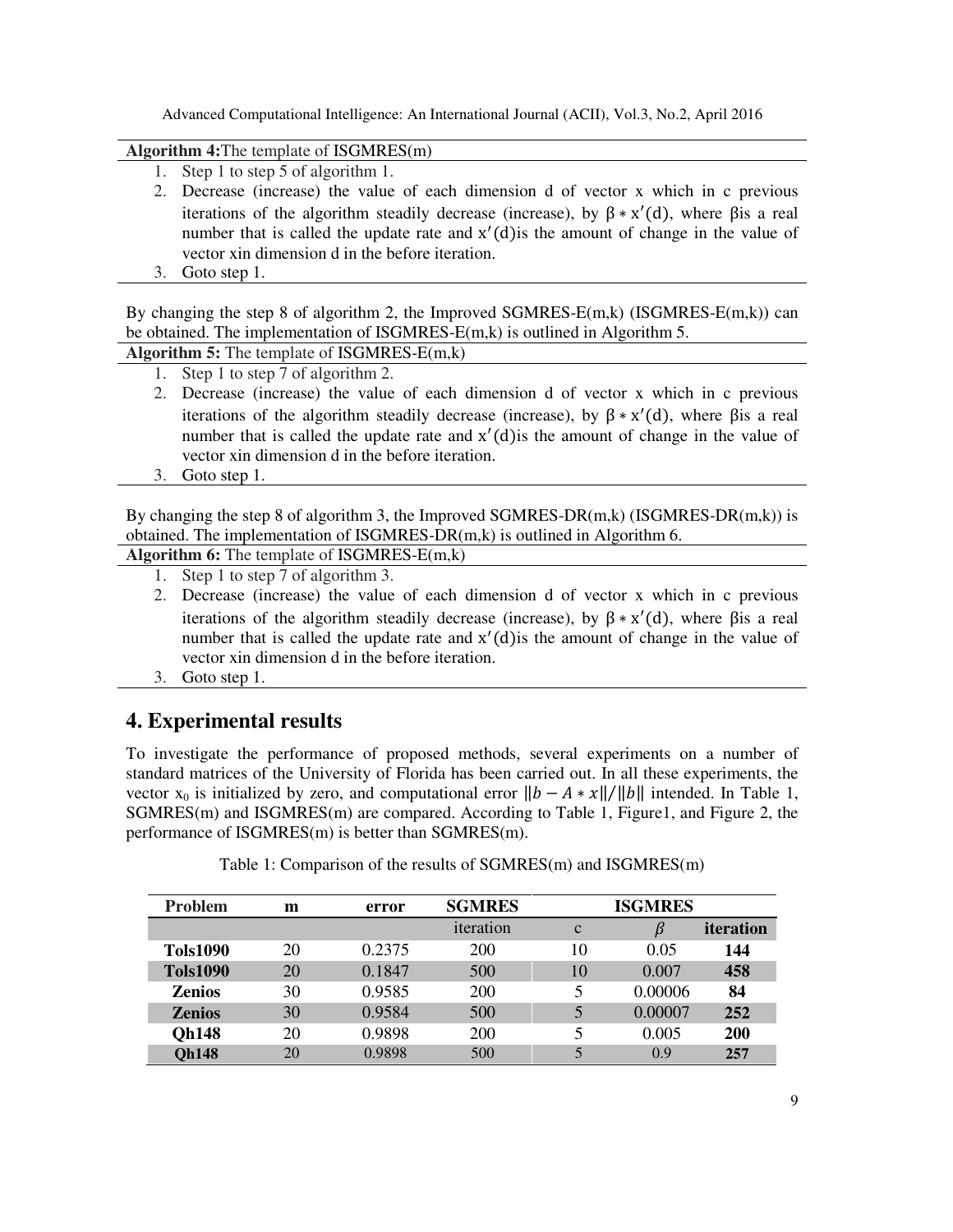Advanced Computational Intelligence: An International Journal (ACII), Vol.3, No.2, April 2016



Figure 1: Comparison of convergence of SGMRES(m) and ISGMRES(m) on Zenios matrix with up to 200 iteration



Figure 2: Comparison of convergence of SGMRES(m) and ISGMRES(m) on Zenios matrix with up to 500 iteration

In Table 2, SGMRES-E(m,k) and ISGMRES-E(m,k) is compared. According to Table 2, Figure3, and Figure 4, the performance of ISGMRES- $E(m,k)$  is better than SGMRES- $E(m,k)$ . 2, SGMRES-E(m,k) and ISGMRES-E(m,k) is compared. According to Table 2<br>e 4, the performance of ISGMRES-E(m,k) is better than SGMRES-E(m,k).<br>Table 2: Comparison of the results of SGMRES-E(m,k) and ISGMRES-E(m,k)

| <b>Problem</b>  | m  | k  | error  | <b>SGMRES-</b> |              | <b>ISGMRES-E</b> |            |
|-----------------|----|----|--------|----------------|--------------|------------------|------------|
|                 |    |    |        | E              |              |                  |            |
|                 |    |    |        | iteration      | $\mathbf{C}$ | ß                | iteration  |
| <b>Tols1090</b> | 20 | 5  | 0.2603 | 200            | 20           | 0.8              | 128        |
| <b>Tols1090</b> | 20 | 5  | 0.2063 | 500            | 20           | 0.4              | 408        |
| <b>Zenios</b>   | 30 | 10 | 0.9574 | 200            | 5            | 0.00005          | 182        |
| <b>Zenios</b>   | 30 | 10 | 0.9570 | 500            | 10           | 0.0005           | 500        |
| <b>Oh148</b>    | 20 | 5  | 0.9758 | 200            |              | 0.006            | <b>190</b> |
| <b>Oh148</b>    | 20 | 5  | 0.9750 | 500            | 15           | 0.1              | 500        |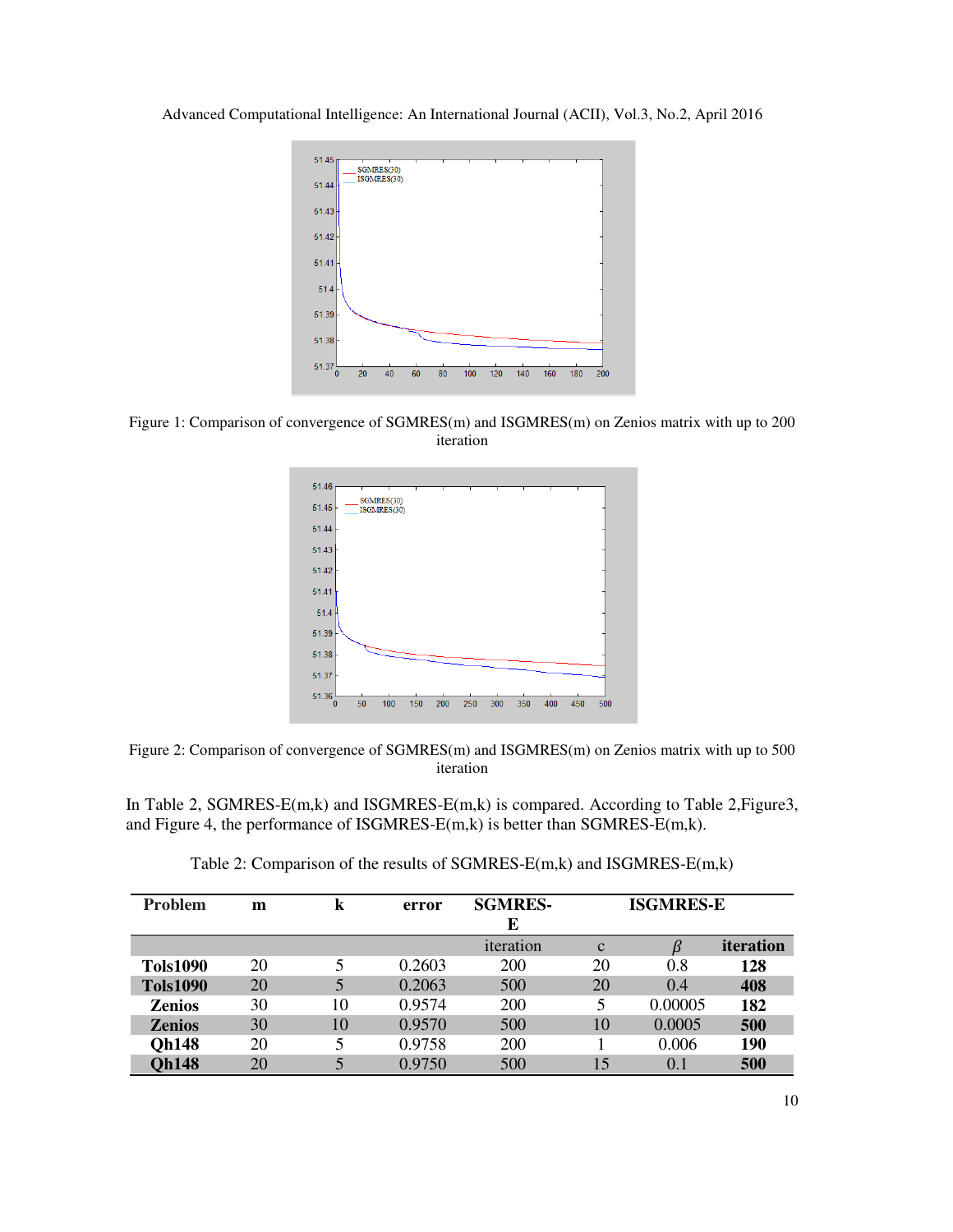Advanced Computational Intelligence: An International Journal (ACII), Vol.3, No.2, April 2016



Figure 3: Comparison of convergence of SGMRES-E(m,k) and ISGMRES-E(m,k) on Tols1090 matrix with up to 200 iteration



Figure 4: Comparison of convergence of SGMRES-E(m,k) and ISGMRES-E(m,k) on Tols1090 matrix with up to 500 iteration

In Table 3, SGMRES-DR(m,k) and ISGMRES-DR(m,k) is compared. According to Table In Table 3, SGMRES-DR(m,k) and ISGMRES-DR(m,k) is compared. According to Table 3, Figure5, and Figure 6, the performance of ISGMRES-DR(m,k) is better than SGMRES- $DR(m,k)$ .

Table 3: Comparison of the results of SGMRES-DR(m,k) and ISGMRES-DR(m,k)

| <b>Problem</b>  | m  | k  | error  | <b>SGMRES-</b> | <b>ISGMRES-DR</b> |         |           |
|-----------------|----|----|--------|----------------|-------------------|---------|-----------|
|                 |    |    |        | DR             |                   |         |           |
|                 |    |    |        | iteration      | $\mathbf{C}$      |         | iteration |
| <b>Tols1090</b> | 20 | 5  | 0.3292 | 200            | 10                | 0.3     | 119       |
| <b>Tols1090</b> | 20 | 5  | 0.0327 | 500            | 5                 | 0.005   | 355       |
| <b>Zenios</b>   | 30 | 10 | 0.9576 | 200            | 10                | 0.00005 | 182       |
| <b>Zenios</b>   | 30 | 10 | 0.9575 | 500            | 10                | 0.0005  | 500       |
| <b>Oh148</b>    | 20 | 5  | 0.9758 | 200            |                   | 0.04    | 164       |
| <b>Oh148</b>    | 20 |    | 0.9757 | 500            |                   | 0.02    | 453       |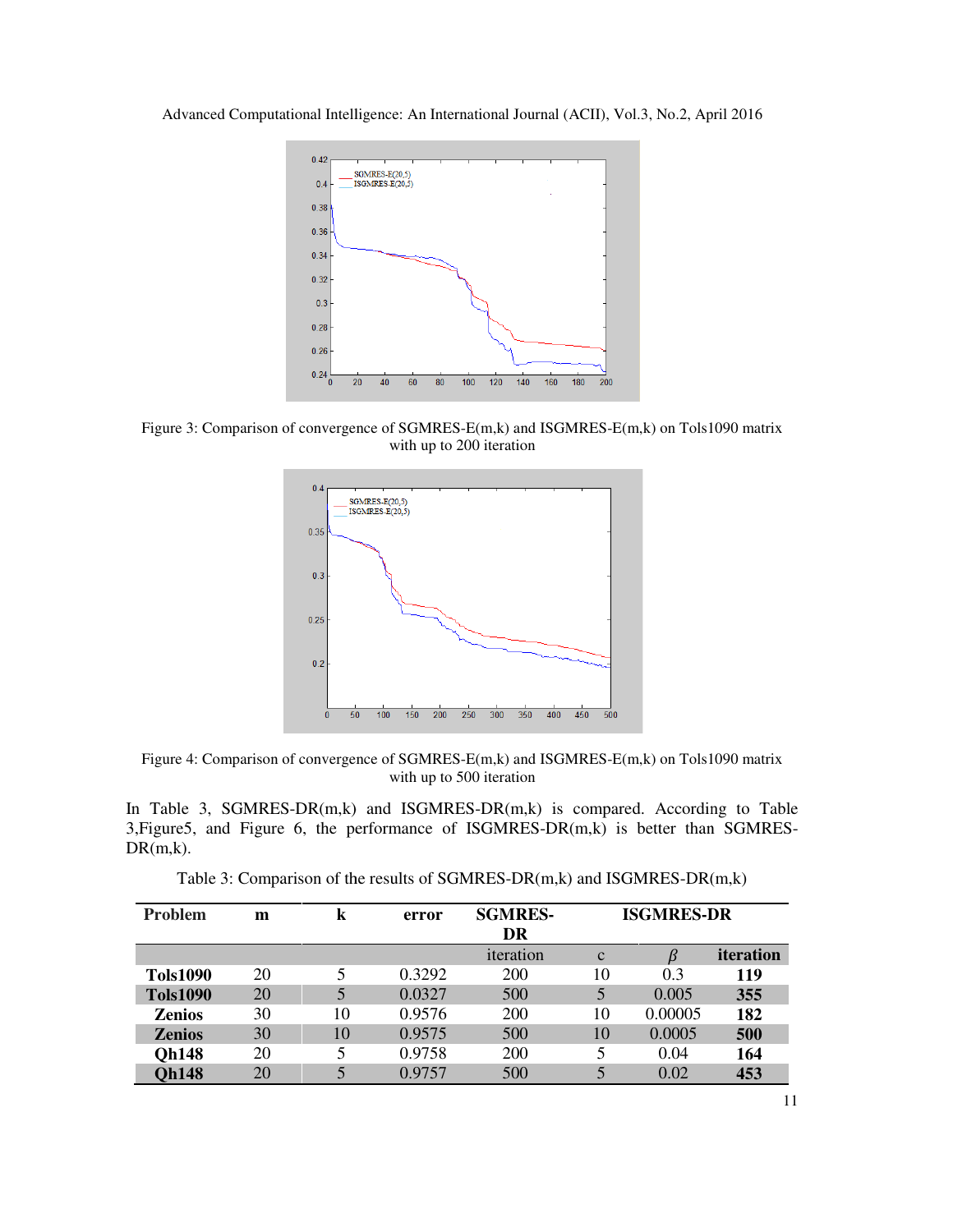

Advanced Computational Intelligence: An International Journal (ACII), Vol.3, No.2, April

Figure 5: Comparison of convergence of SGMRES-DR(m,k) and ISGMRES-DR(m,k) on Qh148 matrix with up to 200 iteration



Figure 6: Comparison of convergence of SGMRES-DR(m,k) and ISGMRES-DR(m,k) on Qh148 matrix with up to 500 iteration

It should be noted that the computational complexity of each iteration of ISGMRES(m), It should be noted that the computational complexity of each iteration of ISGMRES(m), ISGMRES-E(m), and ISGMRES-DR(m) is approximately equal to each iteration of SGMRES(m), ISGMRES-E(m), and ISGMRES-DR(m), respectively.

As it can be observed from the above tables and figures, the proposed methods compared with corresponding standard methods for finding solutions with the same error require a lesser number of iterations. an be observed from the above tables and figures, the proposed methods compared with<br>bonding standard methods for finding solutions with the same error require a lesser numbe<br>tions.<br>**NNCLUSIONS** DR(m) is approximately equal to each iteration of<br>ISGMRES-DR(m), respectively.<br>we tables and figures, the proposed methods compared with<br>finding solutions with the same error require a lesser number<br>es, to improve the perf

## **5. CONCLUSIONS**

Based on the mathematical techniques, to improve the performance of SGMRES(m), SGMRES- $E(m, k)$  and SGMRES-DR(m, k) methods, [5] - [8] - [7] - [13], that each of which have their own  $E(m, k)$  and SGMRES-DR(m, k) methods, [5] - [8] - [7] - [13], that each of which have their own computational complexity and sometimes execution time and number of operations in the matrix vector multiplication greatly increase, a modified technique is proposed. Although, improving the